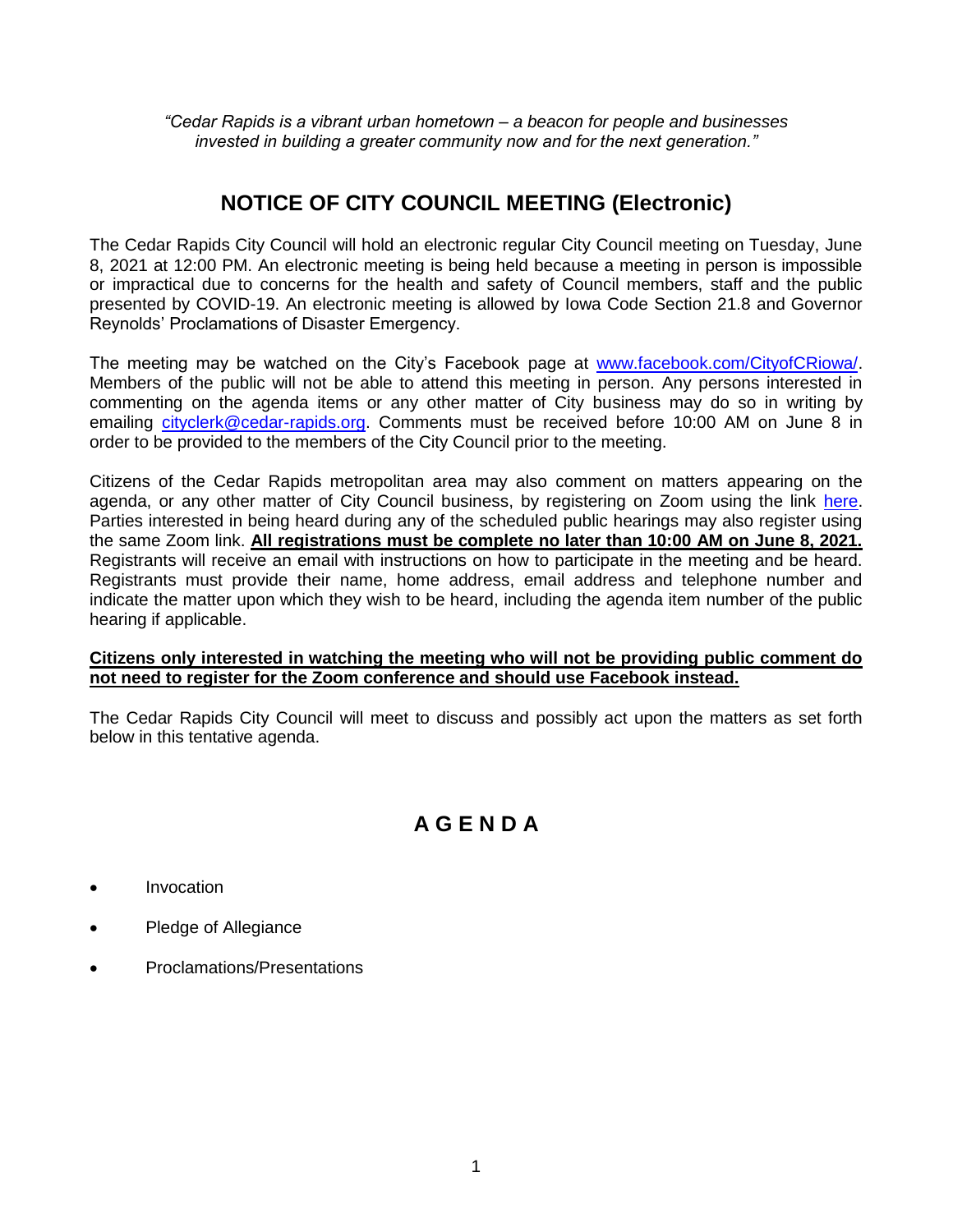### **PUBLIC HEARINGS**

- 1. A public hearing will be held to consider amending Chapter 32B of the Municipal Code, Floodplain Management, as required for the City to receive new flood insurance rate maps effective July 20, 2021 and to continue participating in the National Flood Insurance Program (Ken DeKeyser). CIP/DID #DSD-002-21
	- a. First Reading: Ordinance amending Chapter 32B of the Municipal Code, Floodplain Management, as required for the City to receive new flood insurance rate maps effective July 20, 2021 and to continue participating in the National Flood Insurance Program.
- 2. A public hearing will be held to consider establishment of an Urban Revitalization Area for property located along and north of J Avenue NW in the half block bounded by Ellis Boulevard NW and 6th Street NW as requested by LTRI, LLC (Caleb Mason). CIP/DID #URTE-0043- 2021
	- a. Resolution approving the plan for the Ellis and J Avenue NW Urban Revitalization Area.
	- b. First Reading: Ordinance establishing the Ellis and J Avenue NW Urban Revitalization Area.
- 3. A public hearing will be held to consider the proposed Amendment No. 13 to the Amended and Restated Urban Renewal Plan for the Consolidated Central Urban Renewal Area (Caleb Mason). CIP/DID #OB283396
	- a. Resolution approving Amendment No. 13 to the Amended and Restated Urban Renewal Plan for the Consolidated Central Urban Renewal Area.
- 4. A public hearing will be held to consider an Underground Gas Line Easement on City-owned property located west of Shaver Road NE and south of and adjacent to McLoud Run Channel as requested by MidAmerican Energy Company in connection with the Cedar River Flood Risk Management Project – Reach 1 – McLoud Run – Lower Reach project (Doug Wilson). CIP/DID #3314200-00
	- a. Resolution authorizing execution of an agreement for an Underground Gas Line Easement on City-owned property located west of Shaver Road NE and south of and adjacent to McLoud Run Channel as requested by MidAmerican Energy Company in connection with the Cedar River Flood Risk Management Project – Reach 1 – McLoud Run – Lower Reach project.
- 5. A public hearing will be held to consider the proposed plans, specifications, form of contract and estimated cost for the FY 2022 Pavement Patching project (estimated cost is \$1,400,000) (Doug Wilson). **(Paving for Progress)** CIP/DID #3012345-02
	- a. Resolution adopting plans, specifications, form of contract and estimated cost for the FY 2022 Pavement Patching project.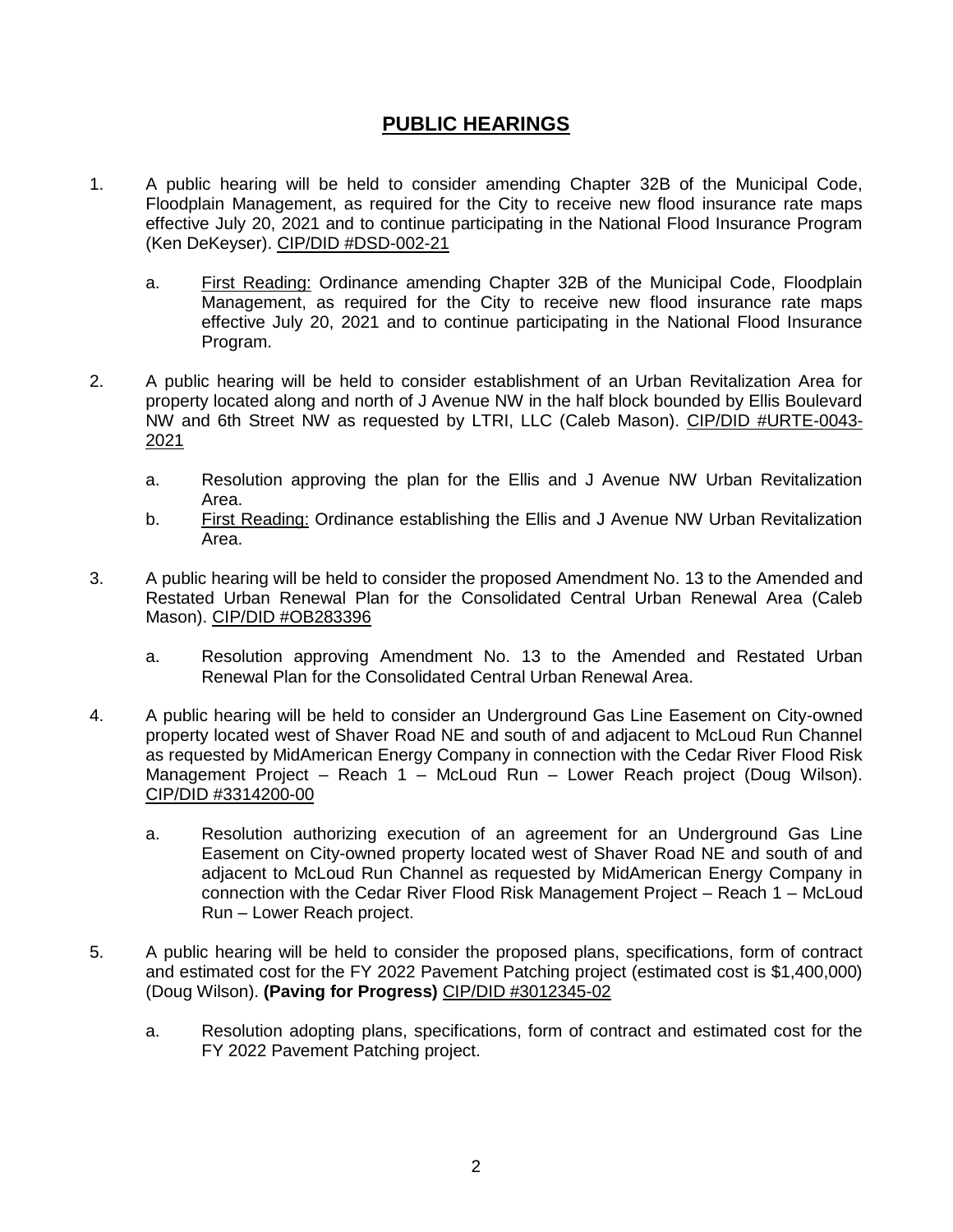- 6. A public hearing will be held to consider the proposed plans, specifications, form of contract and estimated cost for the Fire Station #7 Concrete Replacement project (estimated cost is \$150,000) (Jeff Koffron). CIP/DID #PUR0521-287
	- a. Resolution adopting plans, specifications, form of contract and estimated cost for the Fire Station #7 Concrete Replacement project.

#### **PUBLIC COMMENT**

*This is an opportunity for the public to address the City Council on any subject pertaining to Council action scheduled for today or any other matter of City business. See above for instructions on registering to speak via the Zoom software.*

## **MOTION TO APPROVE AGENDA**

#### **CONSENT AGENDA**

*These are routine items, some of which are old business and some of which are new business. They will be approved by one motion without individual discussion unless Council requests that an item be removed for separate consideration.*

- 7. Motion to approve the minutes.
- 8. Resolution revising the Historic Rehabilitation Program, which makes funding opportunities available for residents restoring and maintaining Local Historic Landmarks and properties in Local Historic Districts, for fiscal year 2022. CIP/DID #OB171391
- 9. Resolution authorizing and providing for the issuance of \$55,610,000 General Obligation Bonds, Series 2021A, amending the levy of taxes to pay the bonds, and approval of the Tax Exemption Certificate and Continuing Disclosure Certificate. CIP/DID #FIN2020-08
- 10. Resolution authorizing and providing for the issuance of \$12,075,000 Taxable General Obligation Bonds, Series 2021B, amending the levy of taxes to pay the bonds, and approval of the Continuing Disclosure Certificate. CIP/DID #FIN2020-08
- 11. Resolution authorizing and providing for the issuance of \$9,490,000 Sewer Revenue Bonds, Series 2021C, securing the payment of the bonds under the provisions of the Code of Iowa, and providing for a method of payment of the bonds, which includes approval of the Tax Exemption Certificate, and Continuing Disclosure Certificate. CIP/DID #FIN2020-08
- 12. Resolution authorizing and providing for the issuance of \$10,280,000 Water Revenue Bonds, Series 2021D, securing the payment of the bonds under the provisions of the Code of Iowa, and providing for a method of payment of the bonds, which includes approval of the Tax Exemption Certificate, and Continuing Disclosure Certificate. CIP/DID #FIN2020-08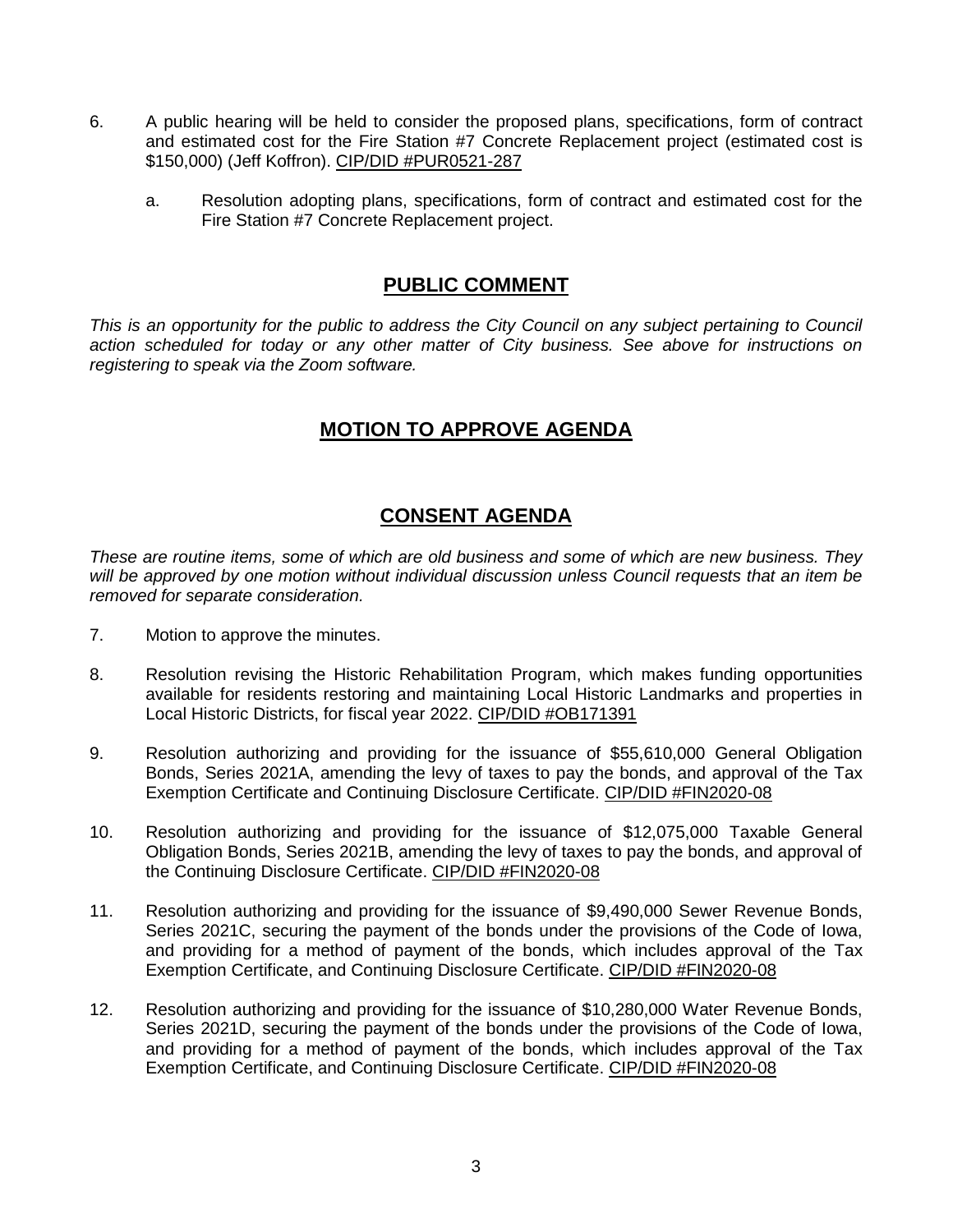- 13. Resolution authorizing and providing for the issuance of \$7,105,000 Taxable General Obligation Bonds, Series 2021E, levying taxes to pay the bonds, and approval of the Continuing Disclosure Certificate. CIP/DID #FIN2020-08
- 14. Resolution adopting and levying final schedule of assessments and providing for the payment thereof for the Cherokee Trail (Phase 2A) Morgan Creek Park to E Ave NW to Stoney Point NW Ending at Cherry Hill Park project. CIP/DID #325069-05
- 15. Resolution authorizing a Cedar Rapids Iowa Task Force 1 member to attend Structural Collapse Training in Wisconsin in June 2021 for a total amount of \$3,980. CIP/DID #FIR0621- 0066
- 16. Motion authorizing publication of a public notice that on June 22, 2021, a resolution will be considered to authorize a Lease Agreement in the amount of \$60,000 with Turf Tank USA for a Turf Tank Robot for use by the Parks Division. CIP/DID #FLT076
- 17. Motions setting public hearing dates for:
	- a. June 22, 2021 to consider amending the Cedar Rapids Municipal Code by enacting a new Chapter 9A, Right-of-Way Use, to update implementation and enforcement regulations, and repealing various sections of Chapter 9, Streets, Alleys and Sidewalks. CIP/DID #41-21-012
	- b. June 22,  $2021 -$  to consider amending the Future Land Use Map in the City's Comprehensive Plan from U-LI, Urban Low Intensity Area, to U-MI, Urban Medium Intensity Area, and a change of zone from A-AG, Agricultural District, to S-MC, Suburban Mixed Use Center District, for property located at 8101 E Ave NW as requested by A & M, LLC. CIP/DID #RZNE-030461-2020
	- c. June 22, 2021 to consider a Lease Agreement with College Community School District for a pedestrian tunnel under 76th Avenue SW between Prairie High School and the proposed Prairie Ag, Food and Natural Resource building. CIP/DID #LSES-031920-2021
	- d. July 13, 2021 to consider annexation of land generally located north of River Parkway NE as requested by Ashbacher Holdings LLC. CIP/DID #ANNX-031992-2021
- 18. Motions setting public hearing dates and directing publication thereof, filing plans and/or specifications, form of contract and estimated cost, advertising for bids by posting notice to bidders as required by law, and authorizing City officials or designees to receive and open bids and publicly announce the results for:
	- a. June 22, 2021 Derecho Sidewalk, Driveway and Miscellaneous Pavement Repair Project (estimated cost is \$350,000). CIP/DID #333085-01
	- b. June 22, 2021 Northwest Water Treatment Plant Softening Basin Addition project (estimated cost is \$15,790,000). CIP/DID #6250072-03
	- c. June 22, 2021 Seminole River Bank Armoring and Access Improvements project (estimated cost is \$880,000). CIP/DID #6250100-02
	- d. July 13, 2021 1st Street SE from 3rd Avenue SE to 5th Avenue SE Storm Sewer Improvements project (estimated cost is \$1,510,000). CIP/DID #3315510-66
- 19. Motion approving the beer/liquor/wine applications of: CIP/DID #OB1145716
	- a. Avacentre Cedar Rapids, 2121 Bowling Street SW.
	- b. Benz Beverage Depot, 501 7th Avenue SE.
	- c. Benz Beverage Depot, 501 7th Avenue SE (5-day permit for an event).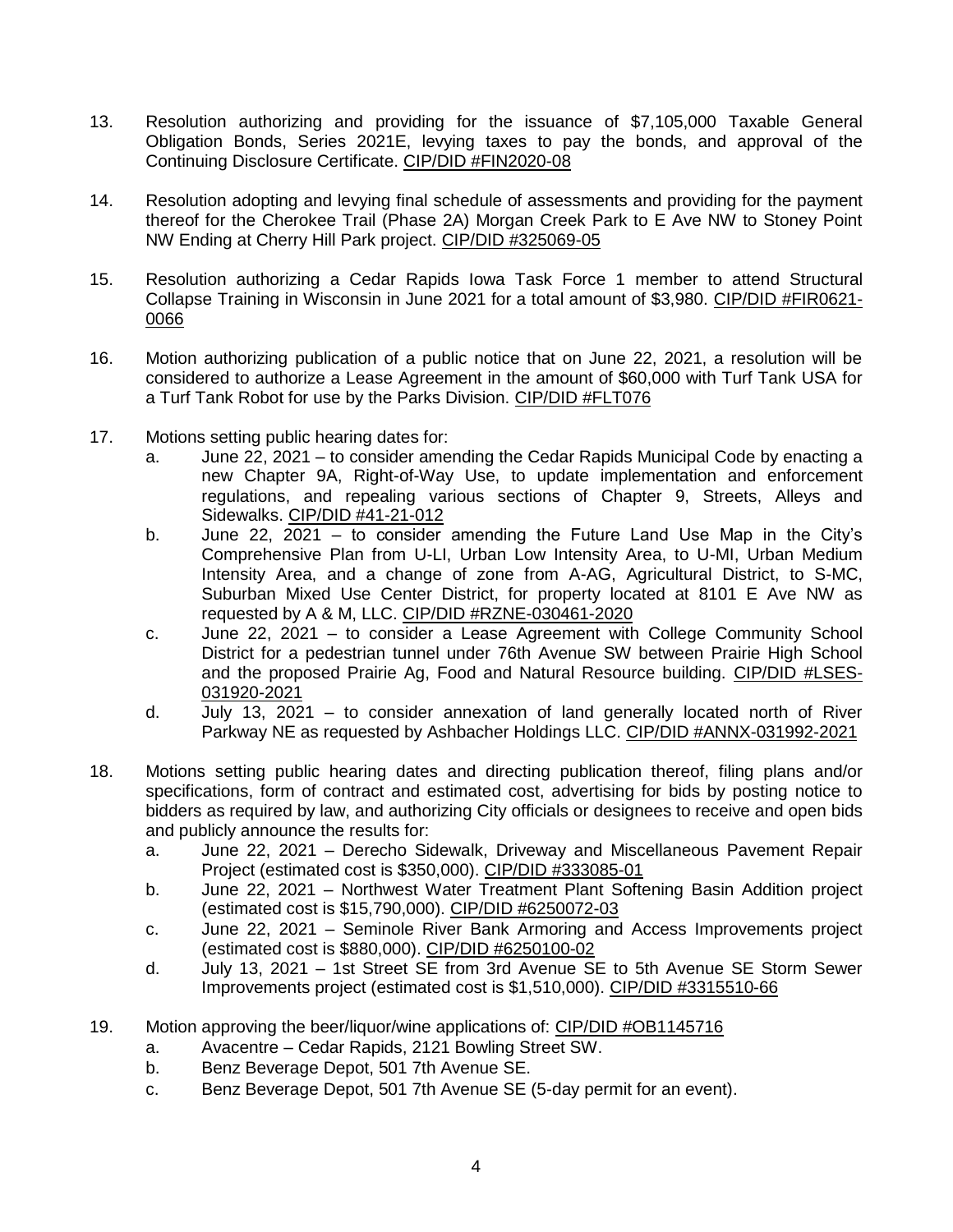- d. Bop's Pizza, 921 Blairs Ferry Road NE.
- e. Brewhemia, 1202 3rd Street SE.
- f. Casey's General Store #2763, 641 Edgewood Road NW.
- g. Casey's General Store #2766, 380 33rd Avenue SW.
- h. Casey's General Store #2771, 501 6th Street SW.
- i. Casey's General Store #2772, 3349 Mount Vernon Road SE.
- j. Casey's General Store #2773, 3625 Edgewood Road SW.
- k. Casey's General Store #2787, 1661 32nd Street NE.
- l. Casey's General Store #2850, 5655 C Street SW.
- m. Cedar Rapids BPO Elks Lodge 251, 801 33rd Avenue SW.
- n. Cedar Rapids Jaycees, 225 5th Avenue SW (5-day permit for an event at the McGrath Amphitheatre Cedar Rapids, 475 1st Street SW).
- o. Cedar Ridge, 2121 Arthur Collins Parkway SW.
- p. Chrome Horse Slophouse & Saloon, 1201 3rd Street SE (5-day permit for an event at McGrath Powersports, 4645 Center Point Road NE).
- q. Coral Isle Club #909, 1620 E Avenue NE.
- r. CVS/Pharmacy #8526, 4116 Center Point Road NE.
- s. CVS/Pharmacy #8532, 2711 Mount Vernon Road SE.
- t. Fraternal Order of Eagles Post #2272, 1735 11th Street NW.
- u. Hotel at Kirkwood, 7725 Kirkwood Boulevard SW.
- v. Hurling Hatchet, 576 Boyson Road NE.
- w. Hy-Vee Food & Drugstore #6, 4035 Mount Vernon Road SE.
- x. Hy-Vee Food Store #3, 20 Wilson Avenue SW.
- y. Hy-Vee Food Store #4, 1556 1st Avenue NE.
- z. Hy-Vee Food Store #5, 3235 Oakland Road NE.
- aa. La Taqueria Taco Depot & Bar, 3801 1st Avenue SE.
- ab. Map Room, The, 416 3rd Street SE.
- ac. McGrath Amphitheatre Cedar Rapids, 475 1st Street SW (14-day license for events).
- ad. Mr. B's Sam's Pizza, 629 2nd Avenue SW.
- ae. National Czech & Slovak Museum & Library, 1400 Inspiration Place SW.
- af. Residence Inn South, 730 33rd Avenue SW.
- ag. Rock Bar American Grill, 219 2nd Avenue SE.
- ah. Sag Wagon, 827 Shaver Road NE.
- ai. Smokin' Joe's Tobacco & Liquor Outlet #14, 225 Edgewood Road NW.
- aj. Sugarfire Smokehouse, 2350 Edgewood Road SW.
- ak. Things N Things, 617 Center Point Rd NE.
- al. Walgreens #03875, 2821 1st Avenue SE.
- am. Walgreens #05042, 3325 16th Avenue SW.
- an. WineStyles, 4201 42nd Street NE.
- 20. Resolutions approving:
	- a. Payment of bills. CIP/DID #FIN2021-01
	- b. Payroll. CIP/DID #FIN2021-02
- 21. Resolutions appointing and thanking the following individuals:
	- a. Appointing Alissa Van Sloten (effective through December 31, 2021) as an alternate representative on the Corridor Metropolitan Planning Organization. CIP/DID #OB542014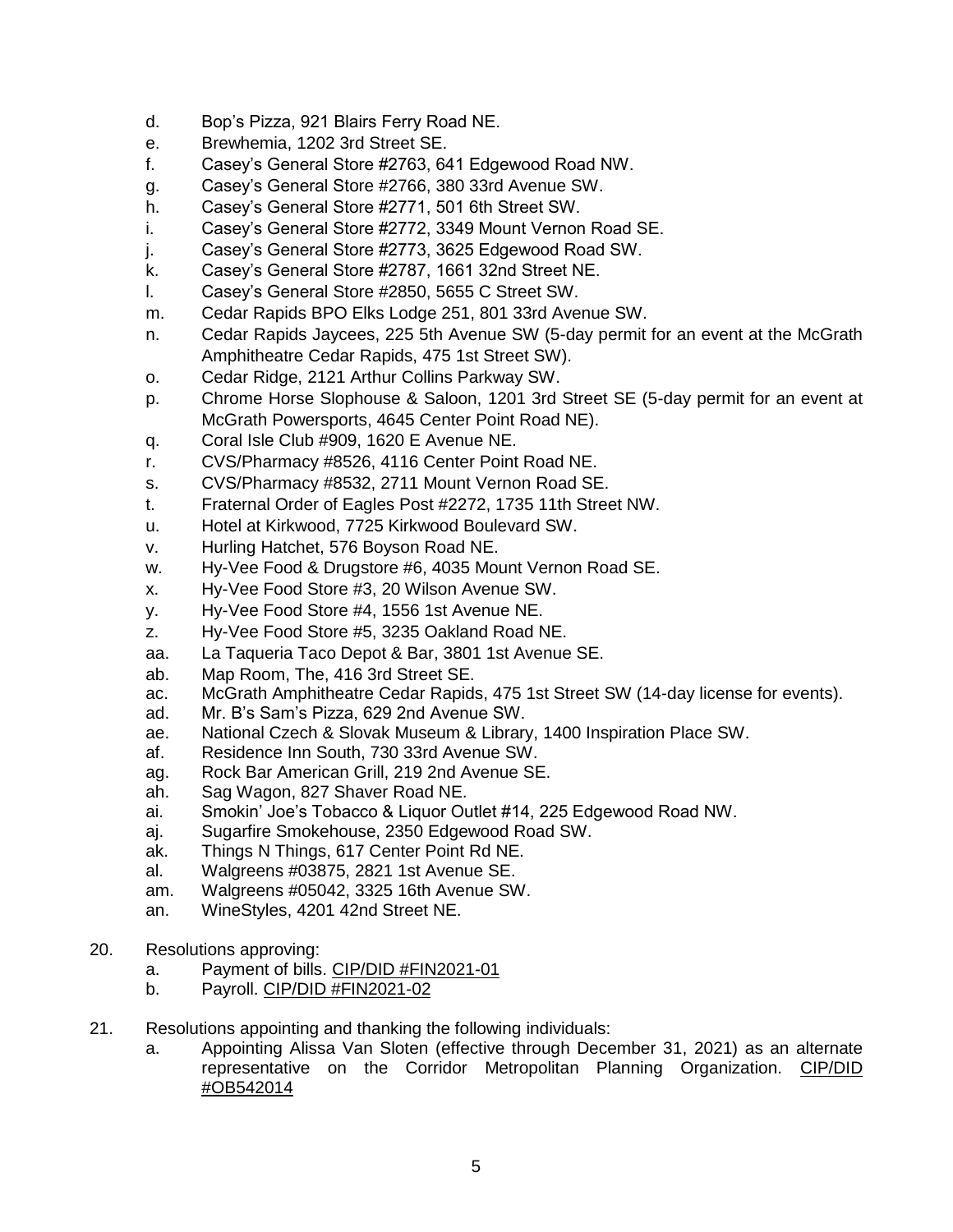- b. Vote of thanks to Amy Stevenson for serving as an alternate representative on the Corridor Metropolitan Planning Organization. CIP/DID #OB542014
- 22. Resolutions approving the special event applications for:
	- a. House of Hope Carriage House Grand Opening (includes road closures) on June 18, 2021. CIP/DID #SPEC-008997-2021
	- b. Benz Beerfest (includes road closures) on June 19, 2021. CIP/DID #SPEC-009887- 2021
- 23. Resolutions approving assessment actions:
	- a. Intent to assess Solid Waste and Recycling cleanup costs 12 properties. CIP/DID #SWM-008-21
	- b. Levy assessment Solid Waste and Recycling cleanup costs 18 properties. CIP/DID #SWM-005-21
	- c. Intent to assess Water Division delinguent municipal utility bills  $-19$  properties. CIP/DID #WTR060821-01
	- d. Levy assessment Water Division delinquent municipal utility bills 14 properties. CIP/DID #WTR042421-01
- 24. Resolutions accepting projects, approving Performance Bonds and/or authorizing final payments:
	- a. 29th Avenue SW East of 27th Street Sanitary Sewer Repair project and 4-year Performance Bond submitted by Sulzco, LLC (original contract amount was \$48,180; final contract amount is \$48,580). CIP/DID #6550085-01
	- b. J Avenue Water Treatment Plant Laboratory Improvements project, final payment in the amount of \$37,582.11 and 2-year Performance Bond submitted by Tricon General Construction, Inc. (original contract amount was \$455,000; final contract amount is \$751,642.29). CIP/DID #6250060-02
- 25. Resolutions approving actions regarding purchases, contracts and agreements:
	- a. Amendment No. 1 to extend the contract with TrueNorth Companies, LC for insurance consultant services for the Finance Department through June 30, 2026 for an annual amount not to exceed \$115,000. CIP/DID #PUR0615-247
	- b. Amendment No. 1 to renew the contract with Reliant Fire Apparatus, Inc. for parts and training for the Fire Department for an annual amount not to exceed \$100,000 (original contract amount was \$100,000; renewal contract amount is \$100,000). CIP/DID #PUR0720-008
	- c. Amendment No. 2 to renew the contract with Harms Oil Company for fuel products and services for the Fleet Services Division for two years for an annual amount not to exceed \$3,800,000 (original contract amount was \$3,800,000; renewal contract amount is \$3,800,000). CIP/DID #PUR0517-238
	- d. Service and Hardware Agreement with Communications Engineering Company for an amount not to exceed \$67,426.50 for maintenance and support of physical security systems for three years. CIP/DID #109130-42
	- e. Amendment No. 3 to renew the contract with Foundation 2 for justice and mental health collaboration for the Police Department for an annual amount not to exceed \$69,803 (original contract amount was \$59,134; renewal contract amount is \$69,803). CIP/DID #132083-02
	- f. Contract with Van Meter, Inc. for Allen Bradley MRO items and callout services for the Water Division for an annual amount not to exceed \$200,000. CIP/DID #PUR0521-311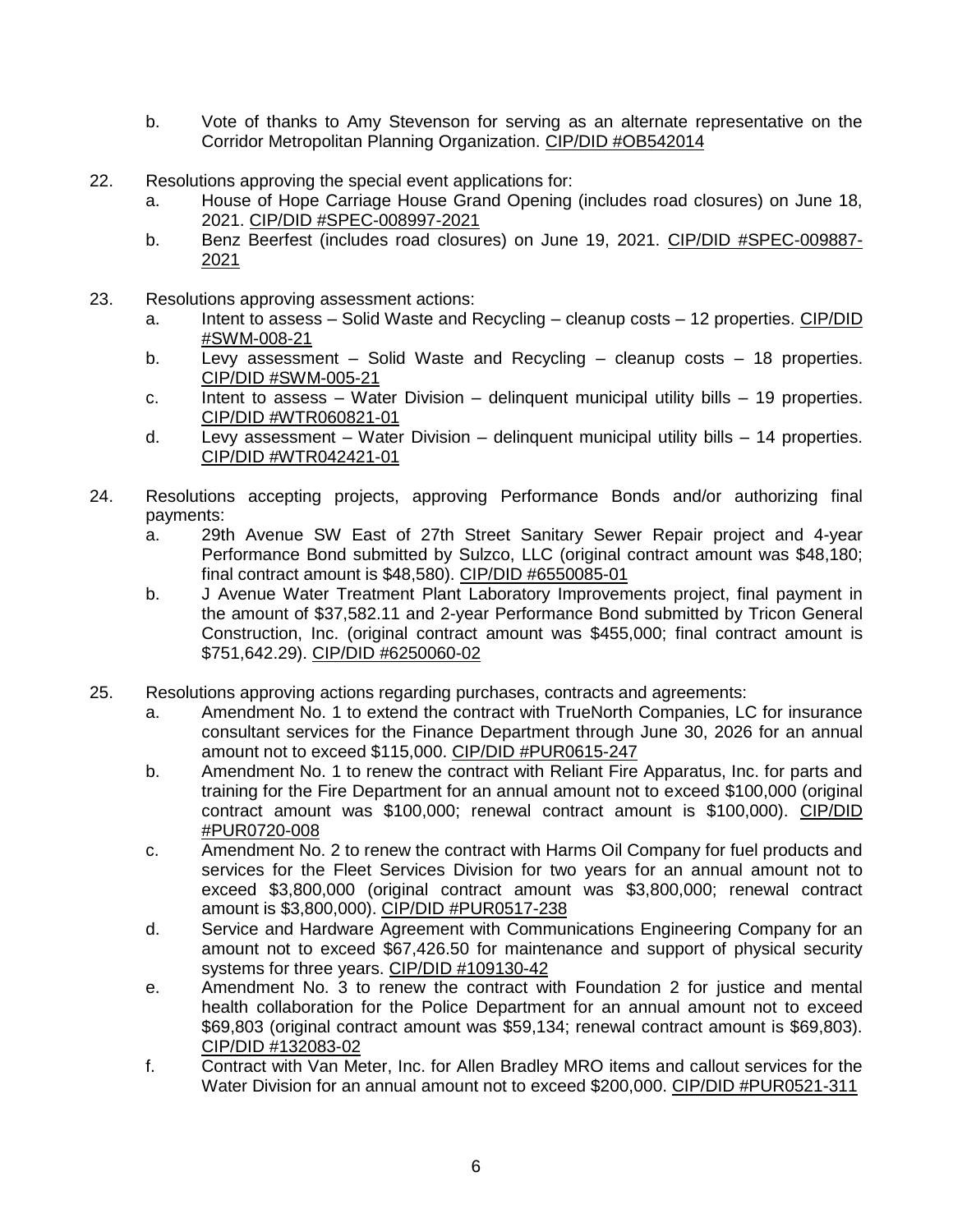- g. Amendment No. 1 to the contract with Blackline Safety Corp. for leasing of gas monitors for the Water Pollution Control Facility for two years for an annual amount not to exceed \$53,100 (original contract amount was \$56,220; renewal contract amount is \$53,100). CIP/DID #PUR1018-085
- h. Water Pollution Control Facility purchase of a Lightnin mixer from Trident Process, Inc. in the amount of \$69,150. CIP/DID #WPC060821-01
- i. Professional Services Agreement with Snyder & Associates, Inc. for an amount not to exceed \$103,800 for design services in connection with the 1st Avenue West from 18th Street to 10th Street project. CIP/DID #3018002-01
- j. Amendment No. 1 to the Professional Services Agreement with Snyder & Associates, Inc. specifying an increased amount not to exceed \$24,392 for design services in connection with the Edgewood Road NW from Ellis Road to Cedar River Bridge Pavement Rehabilitation project (original contract amount was \$72,492; total contract amount with this amendment is \$96,884). **(Paving for Progress)** CIP/DID #3012337- 02
- k. Professional Services Agreement with Strand Associates, Inc. for an amount not to exceed \$50,000 for the Water Admin Building HVAC Engineering Study. CIP/DID #625105-01
- l. Amendment No. 8 to the Professional Services Agreement with Willett, Hofmann & Associates, Inc. specifying an increased amount not to exceed \$42,200 for design services in connection with the Oakland Road NE and Old Marion Road NE from Center Street to C Avenue Pavement Rehabilitation project (original contract amount was \$480,676; total contract amount with this amendment is \$675,730). **(Paving for Progress)** CIP/DID #3012148-05
- m. Change Order No. 1 in the amount of \$50,000 with B.G. Brecke, Inc. for the Replacement of Fire Hydrants, Valves, and Blow Off Completes FY21 project (renewal contract amount was \$104,753.50; total contract amount with this amendment is \$154,753.50). CIP/DID #2021037-01
- n. Change Order No. 9 in the amount of \$1,391.05 with Boomerang Corp. for the Chandler Street SW from 18th Street to 10th Avenue Pavement and Water Main Improvements – Phase 1B project (original contract amount was \$1,583,776.90; total contract amount with this amendment is \$1,767,818.12). **(Paving for Progress)** CIP/DID #3012089-03
- o. Change Order No. 8 in the amount of \$10,230 with BWC Excavating, LC for the Williams Boulevard SW Improvements from West Corporate Limit to 16th Avenue SW project (original contract amount was \$5,780,118.10; total contract amount with this amendment is \$6,235,812.09). CIP/DID #301968-03
- p. Sponsorship Agreement for McGrath Amphitheatre with Iowa Beverage for an annual amount of \$20,000 for three years. CIP/DID #FIN2021-19
- q. Real Estate Purchase and Sale Agreement in the amount of \$1 and accepting a Warranty Deed from Interstate Power and Light Company for real property commonly known as Cedar Lake South Cell located south of the Cedar Lake Loop Trail Park in connection with the Cedar Lake Improvements project. CIP/DID #3314200-00
- r. Total Acquisition Purchase Agreement in the amount of \$10,370 and accepting a Warranty Deed for vacant land located approximately 825 feet west of the northwest corner of the intersection of Blairs Ferry Road NE and C Avenue NE from Blairs Place L.C. in conjunction with the Lindale Trail Phase I from Council Street to East of C Avenue NE project. CIP/DID #325071-00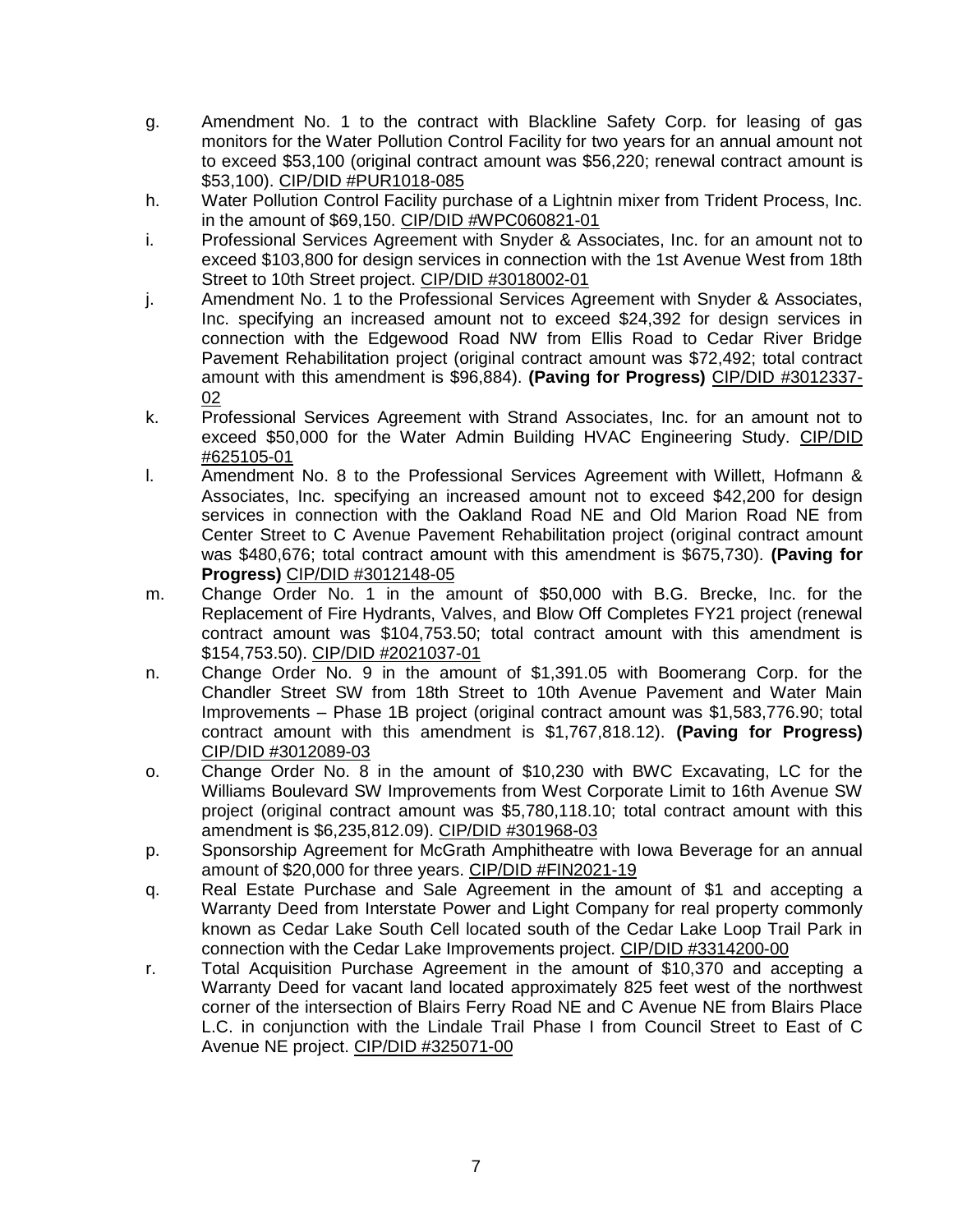- s. Purchase Agreement in the amount of \$527 and accepting an Easement for Recreational Trail from Blairs Place L.C. from land located at 600 Blairs Ferry Road NE in connection with the Lindale Trail Phase I from Council Street to East of C Avenue NE project. CIP/DID #325071-00
- t. Purchase Agreement in the amount of \$11,503 and accepting a Temporary Grading Easement for Construction from Blairs Place L.C. from land located at 500 and 600 Blairs Ferry Road NE in connection with the Lindale Trail Phase I from Council Street to East of C Avenue NE project. CIP/DID #325071-00
- u. Granting a Temporary Gas Line Easement on City-owned property located west of Shaver Road NE and south of and adjacent to McLoud Run Channel as requested by MidAmerican Energy Company in connection with the Cedar River Flood Risk Management Project – Reach 1 – McLoud Run – Lower Reach project. CIP/DID #3314200-00
- v. Agreement for Temporary Construction Easement in the amount of \$1,320 with P-Americas, LLC, from land located at 526 6th Avenue SE in connection with the 6th Street SE from 4th Avenue to 6th Avenue Reconstruction project. **(Paving for Progress)** CIP/DID #301883-00
- w. Purchase Agreement in the amount of \$265 and accepting a Temporary Construction Easement from Lonny and Brianna Hadley from land located at 4930 Gordon Avenue NW in connection with the Cherokee Trail Phase 2B from Cherry Hill Park to Sharon Lane, Along Gordon Avenue, through Cherokee Park to Midway Drive NW project. CIP/DID #325069-00
- x. Agreements for Temporary Construction Easement from multiple owners and land in connection with the Trail Ridge Road SE from Red Fox Road to Indiandale Road project. **(Paving for Progress)** CIP/DID #3012291-00
- y. Encroachment Agreement to permit the construction of a pole sign to encroach onto a public utility and drainage easement at 3005 Johnson Avenue NW as requested by Zac Johnson. CIP/DID #ENCR-006647-2021
- z. Encroachment Agreement to permit the construction of a 4-foot-high chain link fence to encroach onto a storm sewer and drainage easement and a public utility easement at 6625 Hoover Trail Road SW as requested by Eric and Claire Hentges. CIP/DID #ENCR-008966-2021
- aa. Encroachment Agreement to permit the construction of a 4-foot-high chain link fence to encroach onto a public utility and drainage easement at 1905 Balsam Drive SW as requested by Helen Quass. CIP/DID #ENCR-008759-2021
- ab. Settlement & Release Agreement in connection with Linn County District Court Case No. 06571 LACV-87209, Jerime Mitchell and Bracken Mitchell v. Lucas Jones and City of Cedar Rapids, Iowa. CIP/DID #ATT000024

## **REGULAR AGENDA**

26. Report on bids for the 2021 Five Seasons Elevator Repair project (estimated cost is \$587,235) (Pat McDonald). CIP/DID #PUR0421-271